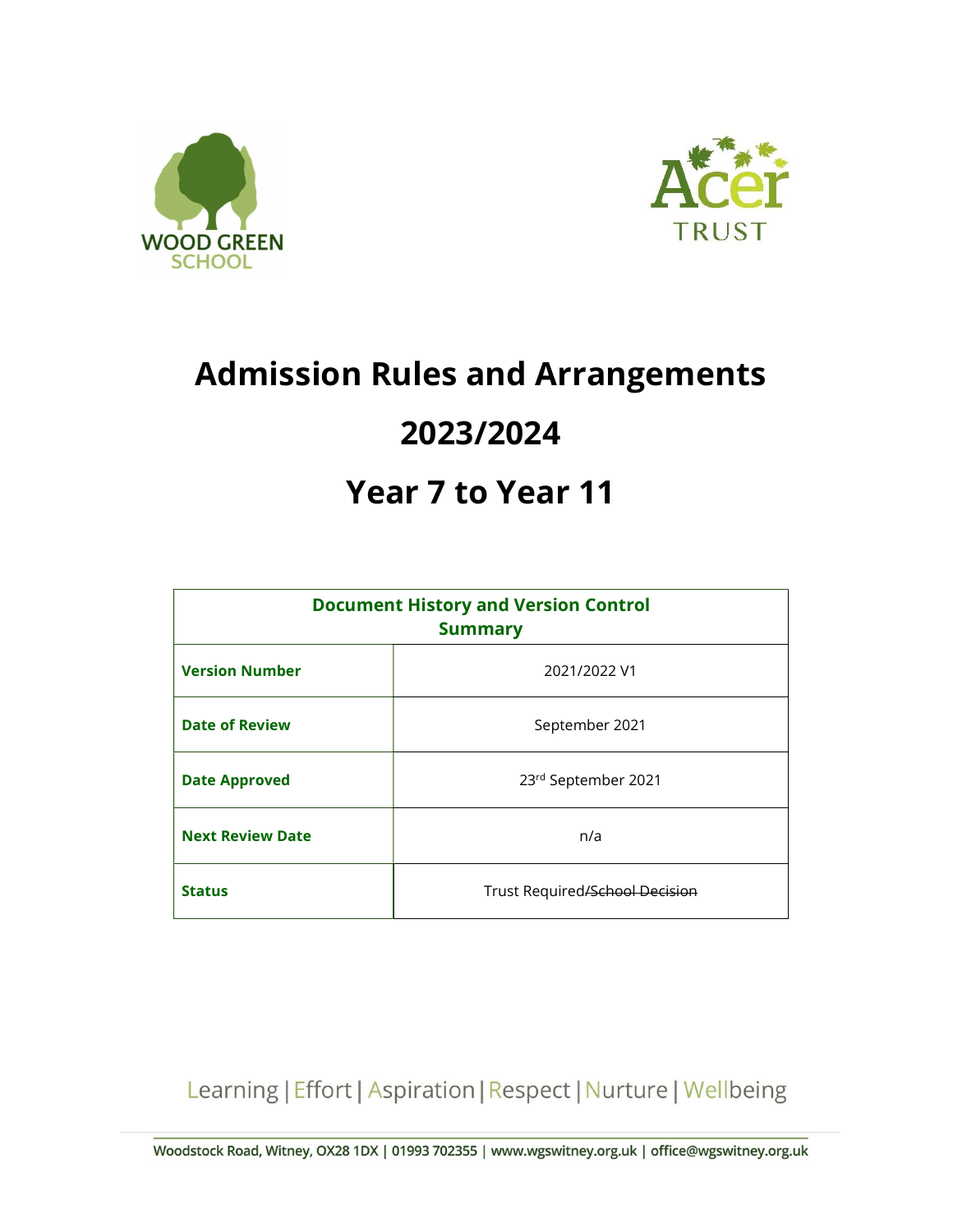



## Admission Rules and Arrangements 2023/2024 Year 7 to Year 11

### Introduction

Wood Green School is an academy. Acer Trust is responsible for admissions decisions. The Trust has delegated this responsibility to the school's Governors. The Trust and Governors will work closely with Oxfordshire County Council and will use the Council as their agent for the processing of applications for places.

This admissions policy meets all lawful requirements including those set out in the following Acts, Codes, policies and relevant case law:

- Children Act 1989
- **School Standards & Framework Act 1998**
- Education Act 2002
- Equality Act 2010
- School Admissions Code 2014
- Oxfordshire County Council's Co-ordinated Admissions Scheme

School Admissions Appeals will be conducted under arrangements set out in

- School Standards & Framework Act 1998
- School Admissions Appeals Code 2012

## Admission Number

The published admission number for entry to Year 7 each academic year will be 240.

For 2022-23, the agreed admission numbers are: Year 7: 240 pupils Year 8: 240 pupils Year 9: 210 pupils Year 10: 210 pupils Year 11: 240 pupils

## Coordination of admissions for the normal admissions round (Entry to Year 7 each September)

Wood Green School is part of the coordinated admission process for Oxfordshire for transfer from primary to secondary school for children to start Year 7 each September.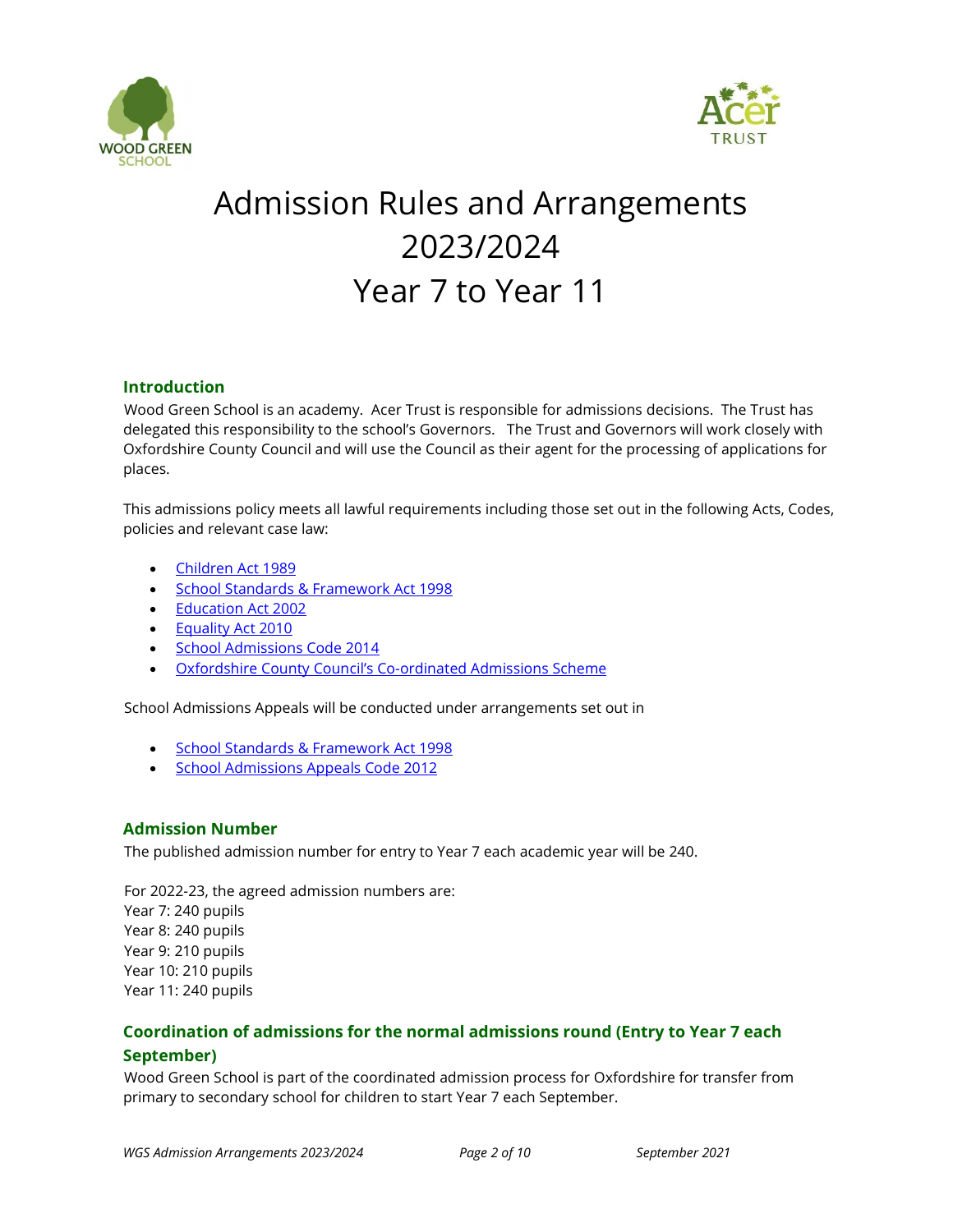Children starting Year 6 each September must transfer from primary or junior school to secondary school the following September. Applications must be made by 31 October of their Year 6 academic year. Applications made after this date will be considered to have been made late. Applications can be made online by using the link on Oxfordshire County Council's website www.oxfordshire.gov.uk/secondaryadmissions

Notification will be sent by second-class post on 1 March of the child's Year 6 academic year (or next working day) for applications received by 31 October. Online applicants will also receive notification by email.

Late applications received after 31 October of the child's Year 6 academic year but by the closing date for late applications published in Oxfordshire County Council's co-ordinated admissions scheme will be treated as late applications. Notifications for late applications will be sent by second-class post on the date published in Oxfordshire County Council's co-ordinated admissions scheme (early-May of the child's Year 6 academic year).

Late applications or changes of preference received after the late closing date for applications published in Oxfordshire County Council's co-ordinated admissions scheme will not be processed until after the response date for late applications (late-May of the child's Year 6 academic year).

The full scheme is published on Oxfordshire County Council's public website.

### In-Year Admissions (Years 7 to 11)

Wood Green School is part of the coordinated in-year admissions process for Oxfordshire.

Applications for entry to other year groups at the school (Years 7 to 11) to start during the academic year, can be made at any time. Applications for entry to other year groups each September can be made no earlier than the first day of the second-half of the Summer Term (June each year).

Applications can be made via Oxfordshire County Council's website: www.oxfordshire.gov.uk/schooltransfer

5pm on each Thursday during term-time will be treated as a closing date for applications for that week, although a different time-scale may operate during the late summer term.

Applications received by each "closing date" will be considered during the following 10 school days. In most cases the admissions authority would aim to respond to applications by the Thursday, 10 school days after the "closing date".

The last date for which an application can be accepted for immediate entry during each academic year will be the last Thursday in June of that academic year.

It is possible to apply in advance of an intended start date. However, in-year applications can be made no more than six weeks before the requested entry date if this is not the beginning of a school term or half-term or from the beginning of the half-term prior to the requested start date (at the earliest).

Usually, places will be offered if there are places available in the year group (the number of children in the year group is less than the published Admission Number for the school). Where the Admission Number has changed since that particular year group joined the school, the previous Admission Number may be used. Sometimes, it will not be possible to offer places even though there are less children in the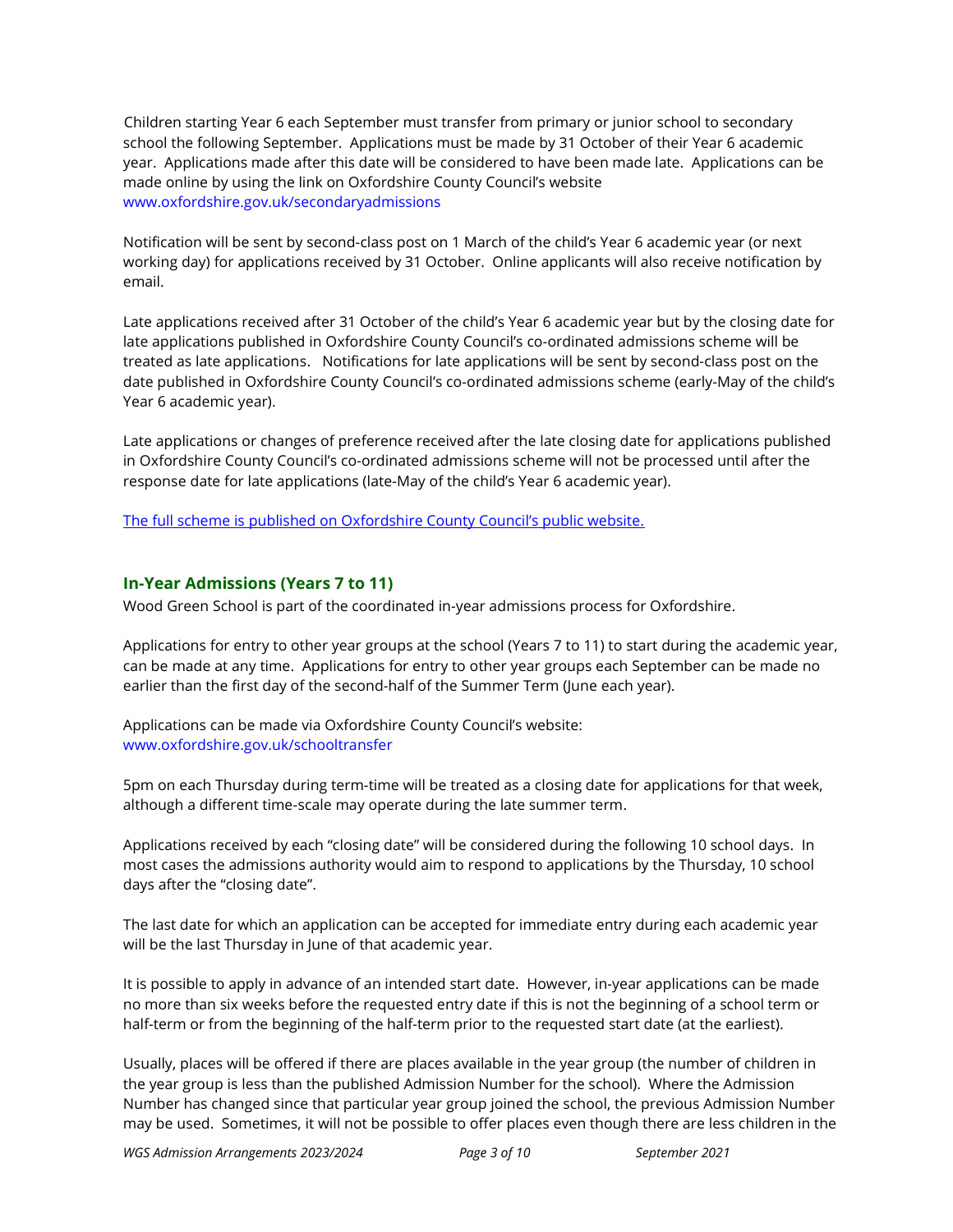year group than the Admission Number because the school has had to organise in such a way that the admission of a further pupil would cause prejudice to the efficient education of the children already there.

If a place is available in the appropriate year group and there are less applications for places than places available, all applicants will be offered a place regardless of home address and distance from home to school.

If there are no places available in the appropriate year group, no applicants will be offered a place.

If a place is available in the appropriate year group but there are more applications for places than places available, the over-subscription criteria (below) will be applied and those child(ren) with the highest priority under the rules will be offered place(s).

When a place is offered, a child is expected to start as soon as possible, unless the place has been offered during the previous term for a start at the beginning of the following term. In this latter case, the child is expected to start no later than the beginning of the term requested.

The full scheme is published on Oxfordshire County Council's public website.

## Over-subscription Criteria

In accordance with legal requirements, children who have an Education, Health & Care (EHC) Plan $^{\rm 1}$  or a  $^{\rm 1}$ Statement of Special Educational Need naming the school will always be admitted.

The admission rules for Wood Green School are shown below in descending order of priority.

1. Children who are "looked after"<sup>2</sup> by a Local Authority (LA) within the meaning of Section 22 of the Children Act 1989 at the time of their application, "previously looked after" children<sup>3</sup> and children who were previously in state care outside England but have been adopted and are no longer in state care. The term "previously looked after" refers only to children who were looked after but ceased to be so because they were adopted (or became subject to a child arrangements order $^4$  or special guardianship order<sup>5</sup>) and children who were previously in state care outside England but have been adopted and are no longer in state care. Evidence of the previously looked after status and/or the adoption will be requested. Where such evidence is not available, Oxfordshire County Council will make a pragmatic decision based on the information available so that there is a local consistent approach. Evidence of the previously looked after status and/or the adoption will be requested. Where such evidence is not available, Oxfordshire County Council will make a

<sup>1</sup> An Education, Health and Care plan is a plan made by the local authority under Section 37 of the Children and Families Act 2014 specifying the special education provision required for that child. This is therefore not an oversubscription criterion.

 $^2$  A 'looked after child' is a child who is either (a) in the care of a local authority, or (b) being provided with accommodation by a local authority in the exercise of their social services functions (see the definition in Section 22(1) of the Children Act 1989) at the time of making an application to a school.

<sup>&</sup>lt;sup>3</sup> This group includes children who were adopted under the Adoption Act 1976 (see section 12 adoption orders) and children who were adopted under the Adoption and Children Act 2002 (see section 46 adoption orders).

<sup>4</sup> Under the provisions of Section 14 of the Children and Families Act 2014, which amend section 8 of the Children Act 1989, residence orders have now been replaced by child arrangements orders.

<sup>5</sup> Section 14A of the Children Act 1989 defines a 'special guardianship order' as an order appointing one or more individuals to be a child's special guardian (or special guardians).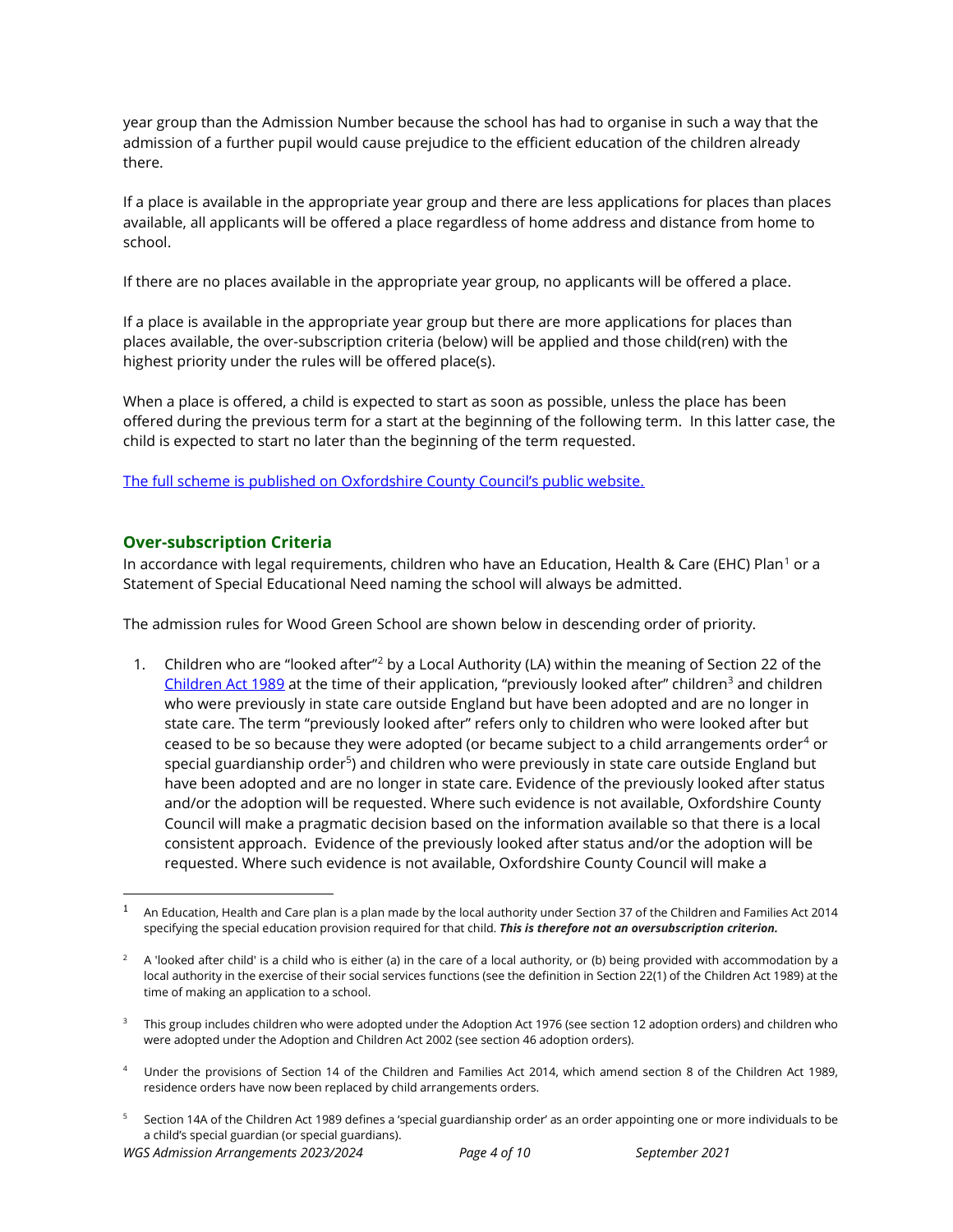pragmatic decision based on the information available so that there is a local consistent approach. The term "previously looked after" refers only to children who were looked after but ceased to be so because they were adopted (or became subject to a child arrangements order<sup>6</sup> or special guardianship order<sup>7</sup>) and children who were previously in state care outside England but have been adopted and are no longer in state care. Evidence of the previously looked after status and/or the adoption will be requested. Where such evidence is not available, Oxfordshire County Council will make a pragmatic decision based on the information available so that there is a local consistent approach.

- 2. Disabled children who need to be admitted on the grounds of physical accessibility. The definition of disability is that contained within the Equality Act 2010.
- 3. To children of staff in either or both of the following circumstances:
	- a) where the member of staff has been employed at the school for two or more years at the time at which the application for admission to the school is made, and/or b
	- b) the member of staff is recruited to fill a vacant post for which there is a demonstrable skill shortage."
- 4. Children who live in the designated area with a brother or sister on roll at the time of application who will still be attending at the time of entry. However, if there are more applicants than places in category 4 priority will be given, within this group, to those children who live closest to the school by the nearest designated public route as defined on the Oxfordshire County Council's Directorate for Children, Education & Families' Geographic Information System.
- 5. Children who live in the designated area who live closest to the school by the nearest designated public route as defined on the Oxfordshire County Council's Directorate for Children, Education & Families' Geographic Information System.
- 6. Children living outside the designated area who have a brother or sister on roll at the time of application who will still be attending the preferred school at the time of entry. If there are more applicants than places in this category priority will be given within this group to children who live closest to the school by the nearest designated public route as defined on the Oxfordshire County Council's Directorate for Children, Education & Families' Geographic Information System.
- 7. Children who attend one of the following schools:

The Blake CE Primary School, Witney Finstock CE Primary School Hailey CE Primary School Madley Brook School, Witney North Leigh CE Primary School Our Lady of Lourdes Catholic Primary School, Witney Tower Hill Primary School, Witney Witney Primary School

<sup>6</sup> Under the provisions of Section 14 of the Children and Families Act 2014, which amend section 8 of the Children Act 1989, residence orders have now been replaced by child arrangements orders.

<sup>7</sup> Section 14A of the Children Act 1989 defines a 'special guardianship order' as an order appointing one or more individuals to be a child's special guardian (or special guardians).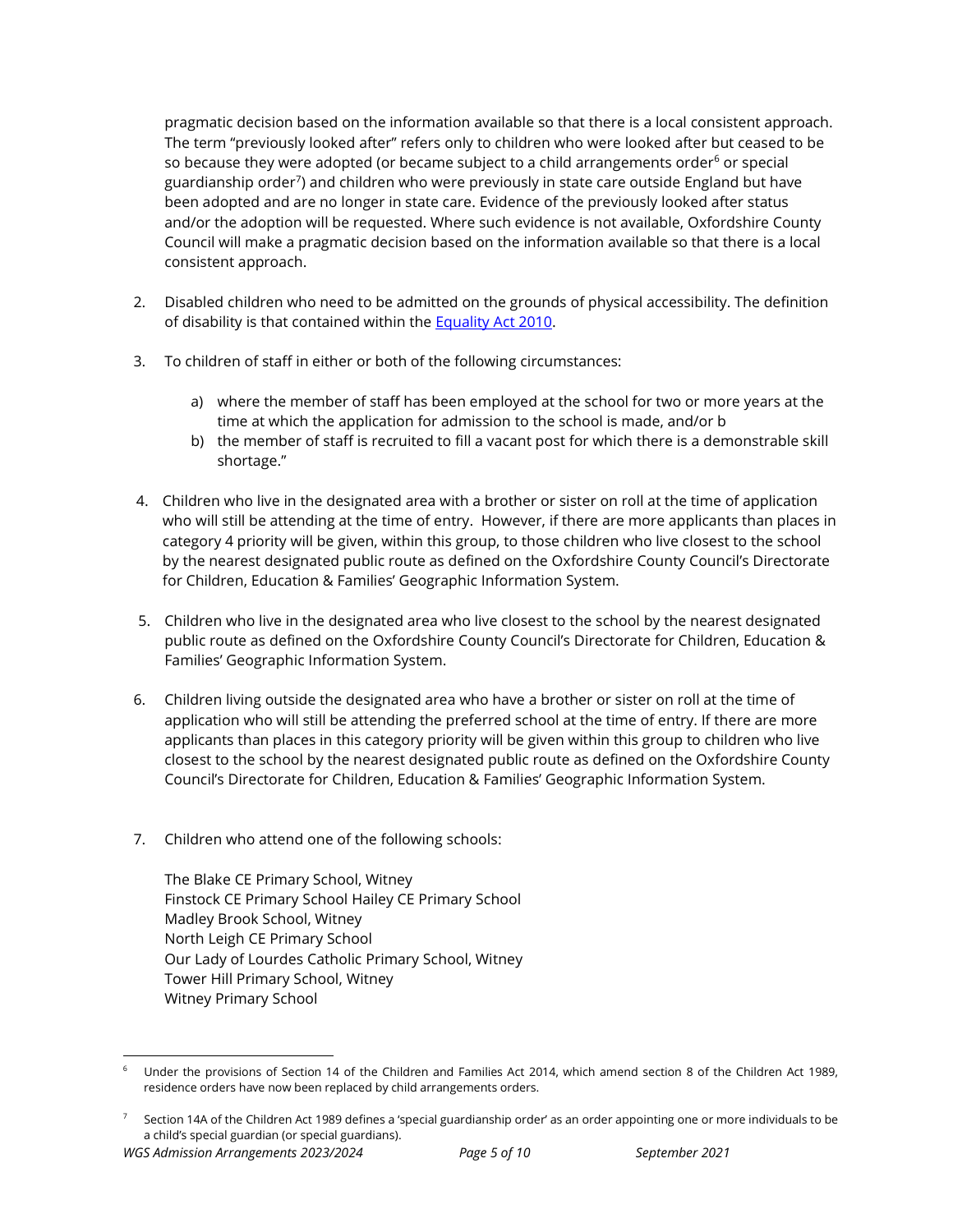and live outside the designated area. If there are more applications than places, priority will be given to those children who live closest to the school by the shortest designated public route as defined on the Oxfordshire County Council's Directorate for Children, Education & Families' Geographic Information System.

8. Those children who live closest to the school by the nearest designated public route as defined on Oxfordshire County Council's Directorate for Children, Education & Families Geographic Information System.

## "Looked After" children

A 'looked after child' is a child who is either

- (a) in the care of a local authority, or
- (b) being provided with accommodation by a local authority in the exercise of their social services functions (see the definition in Section 22 of the Children Act 1989) at the time of making an application to a school.

## Previously "Looked After" children

The School Admissions Code 2012 introduced a requirement for all admission authorities to broaden the existing priority for 'looked after' children or children in care (defined in section 22 of the Children Act 1989) to also include 'previously looked after' children. Children who were 'previously looked after' were defined for admissions purposes as those who, immediately after being in care, became subject to an adoption, residence, or special guardianship order.

A revised School Admissions Code came into force on 19 December 2014 and this states that 'previously looked after' children include those who were adopted under the Adoption Act 1976 (see Section 12 -Adoption Orders) and not simply those children who were adopted under the Adoption and Children Act 2002 (see Section 46 - Adoption Orders). In addition, residence orders have now been replaced by child arrangements orders. Those who previously received a residence order are now deemed to have a child arrangement order.

If applying on behalf of a "previously looked after" child the parent will need to provide the following evidence:

- an Adoption Order under Section 46 of the Adoption and Children Act 2002; or
- an Adoption Order under the Adoption Act 1976; or
- a Child Arrangements Order; or
- a Residence Order settling the arrangements to be made as to the person with whom the child is to live under Section 8 of the Children Act 1989; or
- a Special Guardianship Order appointing one or more individuals to be a child's special guardian(s), under section 14A of the Children Act 1989.

## Brothers and sisters (siblings)

For admissions purposes, a brother or sister is defined as one of the following:

- A brother or sister (both parents the same) living at the same home address; or
- A half- brother or half-sister (one parent the same) living at the same home address; or
- A step-brother or step-sister (sharing a parent who is married or in a civil
- partnership) living at the same home address; or
- An adopted child who, by reason of the adoption, now shares one or more parents with a child living at the same home address.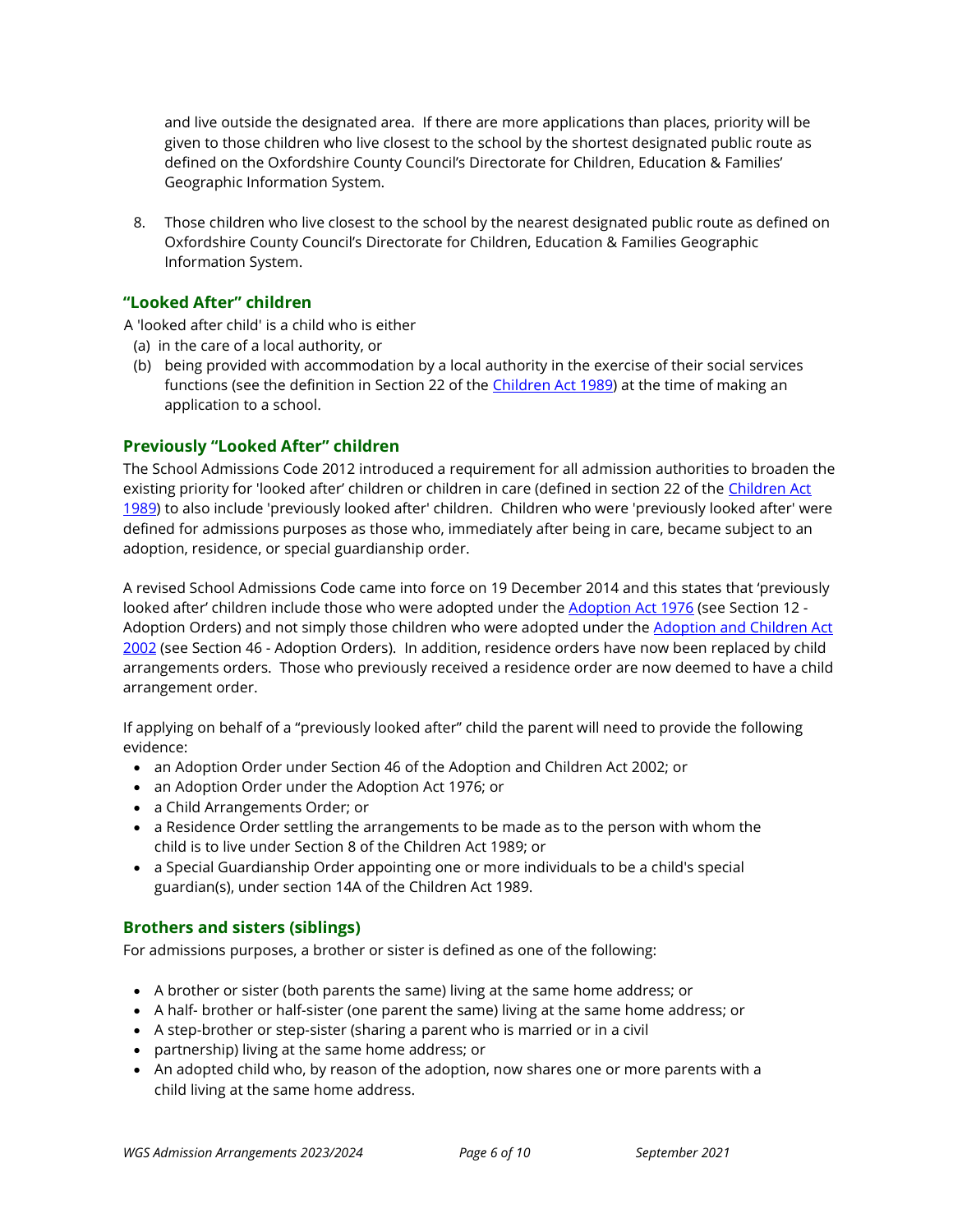## Time of Entry (siblings)

The admission rules give some priority to those with a brother or sister attending the relevant school at the applicant's "time of entry". This means that, in the normal admissions round, there will be no sibling connection for admission purposes for the following:

applicants for entry to Year 7 if they have a brother or sister in Year 11.

## Twins and Children from Multiple Births

Where the parent has made the same preferences of school and, through the normal operation of the admission arrangements, the last available place at a school has been allocated to one twin, or child from a multiple birth, the other twin, or the other children from the multiple birth, will be offered a place at that school. This means that, in these circumstances, the Published Admission Number would be exceeded.

## Measuring distances from home to school

## (The nearest designated public route as defined on the Oxfordshire County Council's Directorate for Children, Education & Families' Geographic Information System)

Information about Oxfordshire County Council's Directorate for Children, Education & Families' Geographic Information System for measuring home to school distances can be read online.

### Random Allocation

If the distance "tie break" produces an identical result for two or more applicants and these applicants live at different addresses and are not children of a multiple birth (see above), the Admission Authority will use random allocation to determine who will be offered a place.

### Home address – Secondary School Transfer (Year 7)

The address on the application should be the child's address at the time of application. This is the address at which the child spends the majority of term-time school nights (Sunday night to Thursday night).

The **time of application** is the entire time period from the point when applications can start to be made in the September when a child starts Year 6 until National Offer Day on 1 March (or next working day) the following calendar year.

Sometimes an application is made based on an address at the time of application and the address then changes after the application has been submitted. It is important to tell the Admissions Authority (and/or Local Authority) about changes of address so that places can be offered fairly and so notification can be sent by post to the correct home address.

If the application address is found to have subsequently changed after the application was submitted and this information could have been provided when the application was first made or before places were offered, the Admissions Authority (or Local Authority) will consider the application to have been made on the basis of a fraudulent or intentionally misleading address. This may result in the offer of a school place being withdrawn.

If an application is made on the basis of a new address or intention to move to an area, information about the new address will need to be provided in order for it to be taken into account.

Oxfordshire County Council will act as the agent for Wood Green School to establish the home address.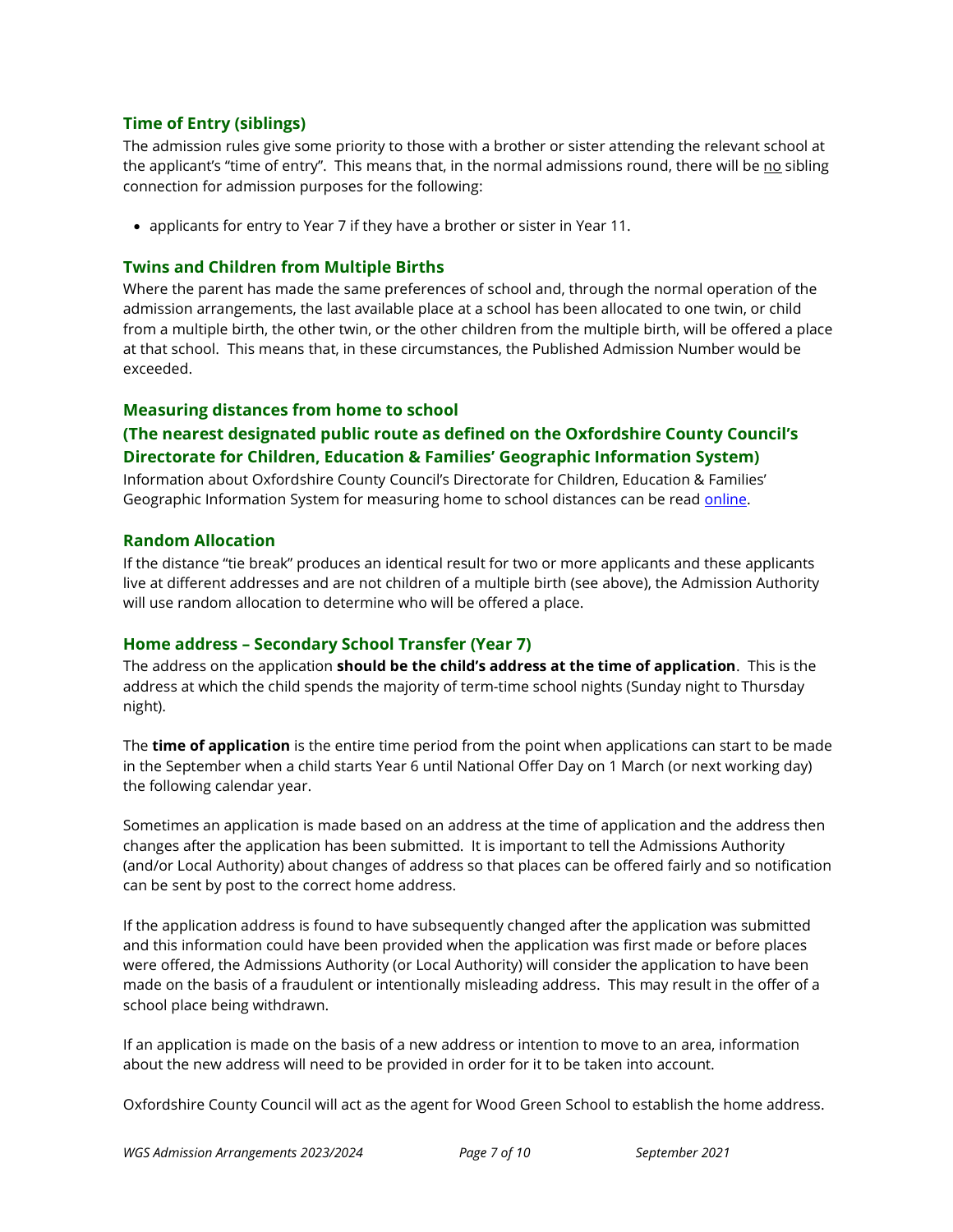## Changes of Address

Changes of address which occur after the closing date for applications (31 October when the child is in Year 6) can be taken into account if proof of this change is provided no later than the date set down in Oxfordshire County Council's co-ordinated admissions scheme. To confirm a new address, the Admissions Authority (and/or Local Authority) needs one of the following:

- A solicitor's letter advising contracts have been exchanged (if the property is being purchased); or
- A copy of a tenancy agreement (if the property is to be rented). If this tenancy agreement comes to an end before the September when the child is due to start Year 7, the Admissions Authority (and/or Local Authority) may not accept the address for admissions purposes; or
- A copy of the Council Tax Bill showing the same name(s) as on the school place application (CAF); or
- A letter from a new employer (e.g. University college) where accommodation is being provided by the employer and is tied to the new post/job giving details of this new address; or
- Service Family Accommodation (New Quarter) if this is a military posting with provided accommodation; or
- Assignment Order if this is a military posting but new quarter has not yet been notified the address of the military base will be used for allocation purposes.

The Admissions Authority (and/or Local Authority) may also ask for proof from HM Revenue & Customs, Child Benefit Division or Tax Credits Division. Such correspondence must pre-date the application.

Oxfordshire County Council will act as the agent for Wood Green School to establish the home address.

### Multiple Addresses

Where children spend time with parents at more than one address then the address given on the form should be the one that they live at (i.e. sleep at) for the majority of term-time school nights (Sunday night to Thursday night).

If children spend time equally at different addresses then the address which will be used for admissions purposes will be the one registered for child benefit. The Admissions Authority (and/or Local Authority) will request proof of the registered address, which must pre-date the application.

Oxfordshire County Council will act as the agent for Wood Green School to establish the address which will be used.

## Fraudulent Applications

If a place has been obtained on the basis of a fraudulent or intentionally misleading application (for example, a false claim to residence in a designated/ catchment area) and this results in the denial of a place to a child with a stronger claim, the admission authority for the school may withdraw the offer of the place. This follows the guidance in paragraphs 2.12 and 2.13 of the School Admissions Code (December 2014) published by the Department for Education:

[2.12] An admission authority must not withdraw an offer unless it has been offered in error, a parent has not responded within a reasonable period of time, or it is established that the offer was obtained through a fraudulent or intentionally misleading application. Where the parent has not responded to the offer, the admission authority **must** give the parent a further opportunity to respond and explain that the offer may be withdrawn if they do not. Where an offer is withdrawn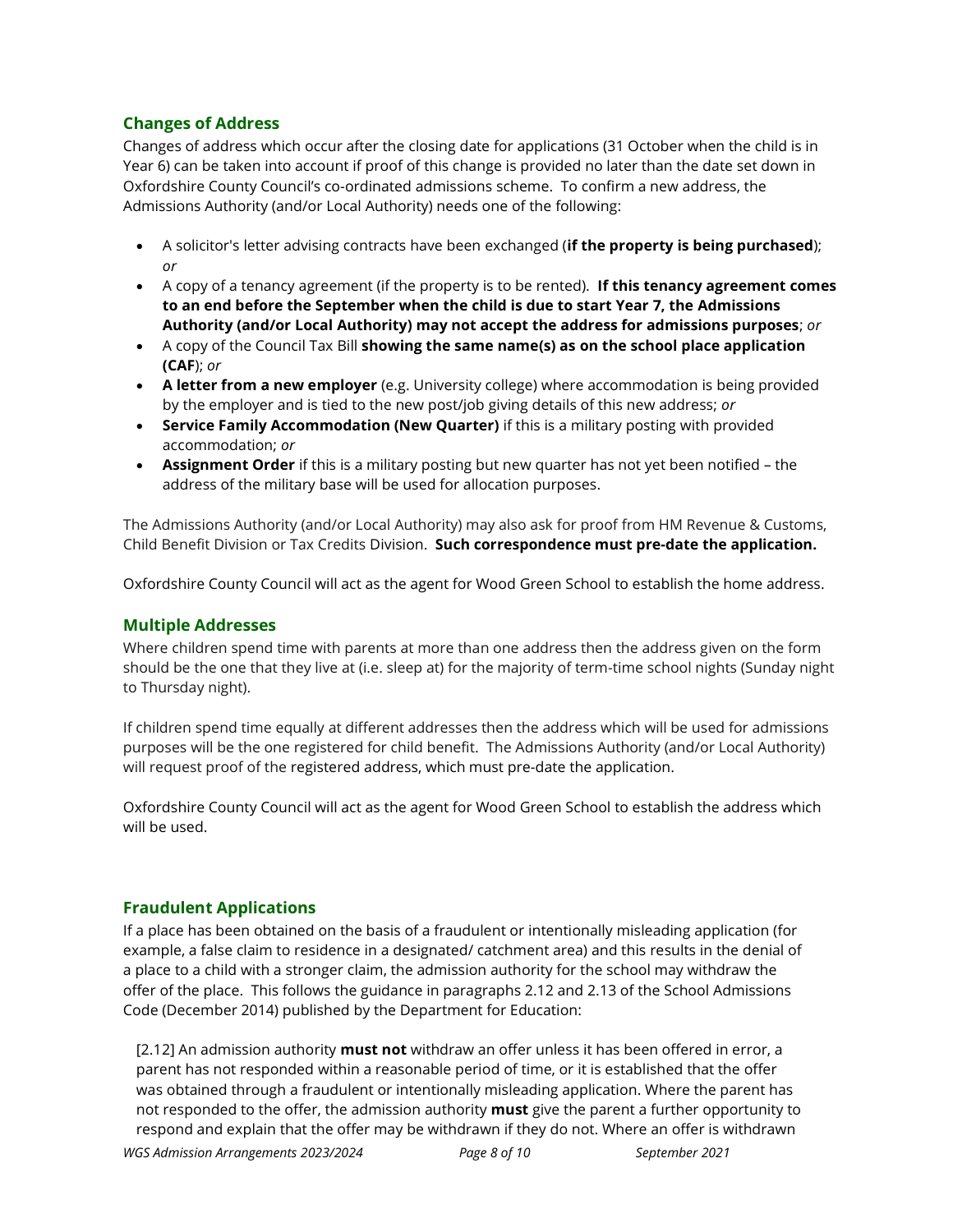on the basis of misleading information, the application **must** be considered afresh, and a right of appeal offered if an offer is refused.

[2.13] A school **must not** withdraw a place once a child has started at the school, except where that place was fraudulently obtained. In deciding whether to withdraw the place, the length of time that the child has been at the school must be taken into account. For example, it might be considered appropriate to withdraw the place if the child has been at the school for less than one term.

Oxfordshire County Council will act as the agent for Wood Green School to establish whether a fraudulent application has been made and whether to withdraw a school place offer.

## Multiple Applications (Applicants unable to agree on the schools to be listed on the application)

If parents cannot agree on the schools to list on the application and submit separate applications, the Admissions Authority (and/or Local Authority) will only consider the application made by the parent who receives Child Benefit for that child.

If a parent is unhappy with this decision their recourse would be to seek an order from the Court.

## School transport

Some children qualify for free transport from home to school.

Oxfordshire County Council does not accept responsibility for the provision or cost of free travel to the designated area school if it is not the closest or nearest available school.

Where a child is eligible for free travel, but spends time with different parents at different addresses, Oxfordshire County Council will only accept responsibility for the provision and/or cost of free travel from the registered home address.

The home to school transport policy is available online.

### Admission to an older or younger age group

Parents of gifted and talented children, or those who have experienced problems or missed part of a year, for example due to ill health, can seek places outside their normal age group. Any decision will be made on the basis of the circumstances of each case. This will include:

- taking account of the parent's views; and
- any information about the child's academic, social and emotional development; and
- whether they have previously been educated out of their normal age group; and
- the views of the head teacher of the school(s) concerned.

When informing a parent of the decision on the year group to which their child should be admitted, the Admission Authority will give clear reasons for the decision. Where it has been agreed that a parent's request for their child to be admitted out of their normal age group and, as a consequence of that decision, the child will be admitted to a relevant age group (i.e. the age group to which pupils are normally admitted to the school) the application will be:

 processed as part of the main admissions round, unless the parental request is made too late for this to be possible; and